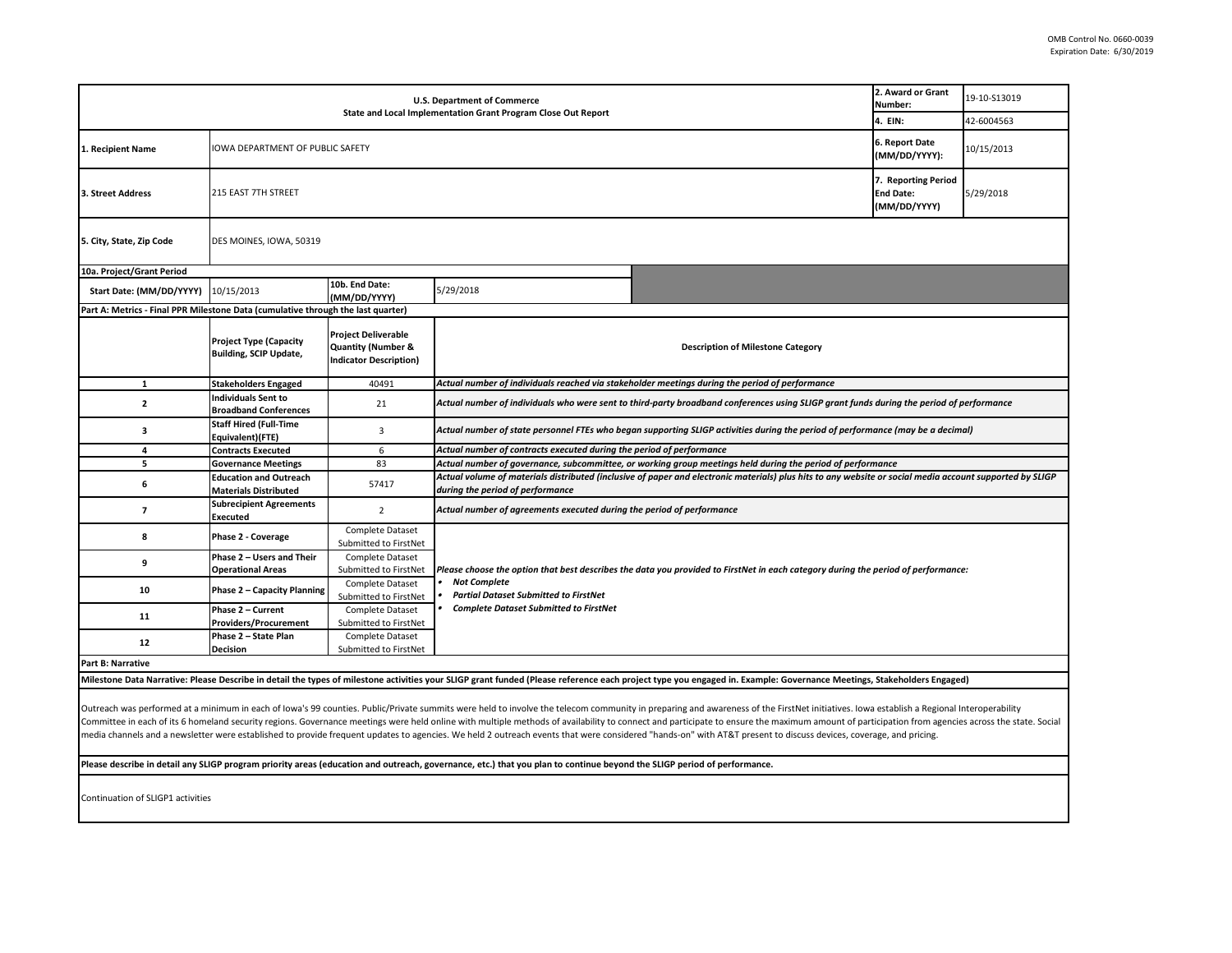**Data collection narrative: Please describe in detail the status of your SLIGP funded data collection activities.** 

Data collection was performed through the use of surveys, phone calls, MDST application, and email solicitation.

**Please describe in detail any data collection activities you plan to continue beyond the SLIGP period of performance.**

Data collection will continue as per direction from FirstNet. Other data collection will be used internally for metrics and analysis of marketing and outreach performance.

**Lessons Learned: Please share any lessons learned or best practices that your organization implemented during your SLIGP project.** 

**Part C: Staffing**

**Staffing Table - Please provide a summary of all positions funded by SLIGP.**

| <b>Name</b>                                                  | FTE% | <b>Project(s) Assigned</b> | Change                    |
|--------------------------------------------------------------|------|----------------------------|---------------------------|
| Bureau Chief DPS Comm Lt Lampe position no change title only |      | 50% SPOC                   | <b>NO</b>                 |
| <b>Administrative Assistant</b>                              |      | 100% SLIGP Activities      | <b>INO</b>                |
| <b>ICN Employee Deputy SWIC</b>                              |      | 100% SLIGP Activities      | <b>Yes - Discontinued</b> |
| <b>ICN Employee</b>                                          |      | 100% SLIGP Activities      | <b>Yes - Discontinued</b> |
| <b>ICN Employee</b>                                          |      | 100% SLIGP Activities      | <b>Yes - Discontinued</b> |
| <b>Part D: Contracts and Funding</b>                         |      |                            |                           |

**Subcontracts Table – Include all subcontractors engaged during the period of performance. The totals from this table must equal the "Subcontracts Total" in your Budget Worksheet**

| <b>Name</b>                | <b>Subcontract Purpose</b> | <b>Type</b><br>(Vendor/Subrec.) | <b>RFP/RFQ Issued (Y/N)</b> | Total Federal Funds<br><b>Allocated</b> | <b>Total Matching Funds</b><br><b>Allocated</b> |
|----------------------------|----------------------------|---------------------------------|-----------------------------|-----------------------------------------|-------------------------------------------------|
| <b>Federal Engineering</b> | <b>SLIGP Activities</b>    | Vendor                          | N                           | \$71,781.00                             | \$17,945.00                                     |
| <b>Connect Iowa</b>        | <b>SLIGP Activities</b>    | Vendor                          |                             | \$182,651.00                            | \$45,663.00                                     |
| <b>Unknown Vendor</b>      | Phase 2                    | Vendor                          | N.                          | \$678,504.00                            | \$169,626.00                                    |
| <b>Federal Engineering</b> | <b>SLIGP Activities</b>    | Vendor                          | N.                          | \$162,000.00                            | \$40,500.00                                     |
| <b>RICOH</b>               | Copier Lease               | Vendor                          | N                           | \$8,640.00                              | \$2,160.00                                      |
|                            |                            |                                 |                             |                                         |                                                 |
|                            |                            |                                 |                             |                                         |                                                 |

**Budget Worksheet**

Columns 2, 3 and 4 must match your project budget for the entire award and your final SF 424A. Columns 5, 6, and 7 should list your final budget figures, cumulative through the last quarter

| <b>Project Budget Element (1)</b> | <b>Federal Funds Awarded (2)</b> | <b>Approved Matching</b><br>Funds (3) | <b>Total Budget (4)</b> | <b>Final Federal Funds</b><br><b>Expended (5)</b> | Final Approved<br><b>Matching Funds</b><br><b>Expended (6)</b> | <b>Final Total funds</b><br>Expended (7) |
|-----------------------------------|----------------------------------|---------------------------------------|-------------------------|---------------------------------------------------|----------------------------------------------------------------|------------------------------------------|
| a. Personnel Salaries             | \$310,797.00                     | \$77,699.00                           | \$388,496.00            | \$323,092.30                                      | \$80,773.08                                                    | \$403,865.38                             |
| b. Personnel Fringe Benefits      | \$125,907.00                     | \$31,476.00                           | \$157,383.00            | \$132,398.52                                      | \$33,099.63                                                    | \$165,498.15                             |
| c. Travel                         | \$71,048.00                      | \$17,764.00                           | \$88,812.00             | \$42,886.66                                       | \$10,721.66                                                    | \$53,608.32                              |
| d. Equipment                      | \$0.00                           | \$0.00                                | \$0.00                  | \$0.00                                            | \$0.00                                                         | \$0.00                                   |
| e. Materials/Supplies             | \$34,332.00                      | \$8,583.00                            | \$42,915.00             | \$35,080.12                                       | \$8,770.03                                                     | \$43,850.15                              |
| f. Subcontracts Total             | \$1,047,318.00                   | \$261,829.00                          | \$1,309,147.00          | \$901,636.18                                      | \$225,409.05                                                   | \$1,127,045.23                           |
| g. Other                          | \$66,856.00                      | \$16,714.00                           | \$83,570.00             | \$69,608.84                                       | \$17,402.21                                                    | \$87,011.05                              |
| Indirect                          | \$0.00                           | \$0.00                                | \$0.00                  | \$0.00                                            | \$0.00                                                         | \$0.00                                   |
| h. Total Costs                    | \$1,656,258.00                   | \$414,065.00                          | \$2,070,323.00          | \$1,504,702.62                                    | \$376,175.66                                                   | \$1,880,878.28                           |
| i. % of Total                     | 80%                              | 20%                                   | 100%                    | 80%                                               | 20%                                                            | 100%                                     |